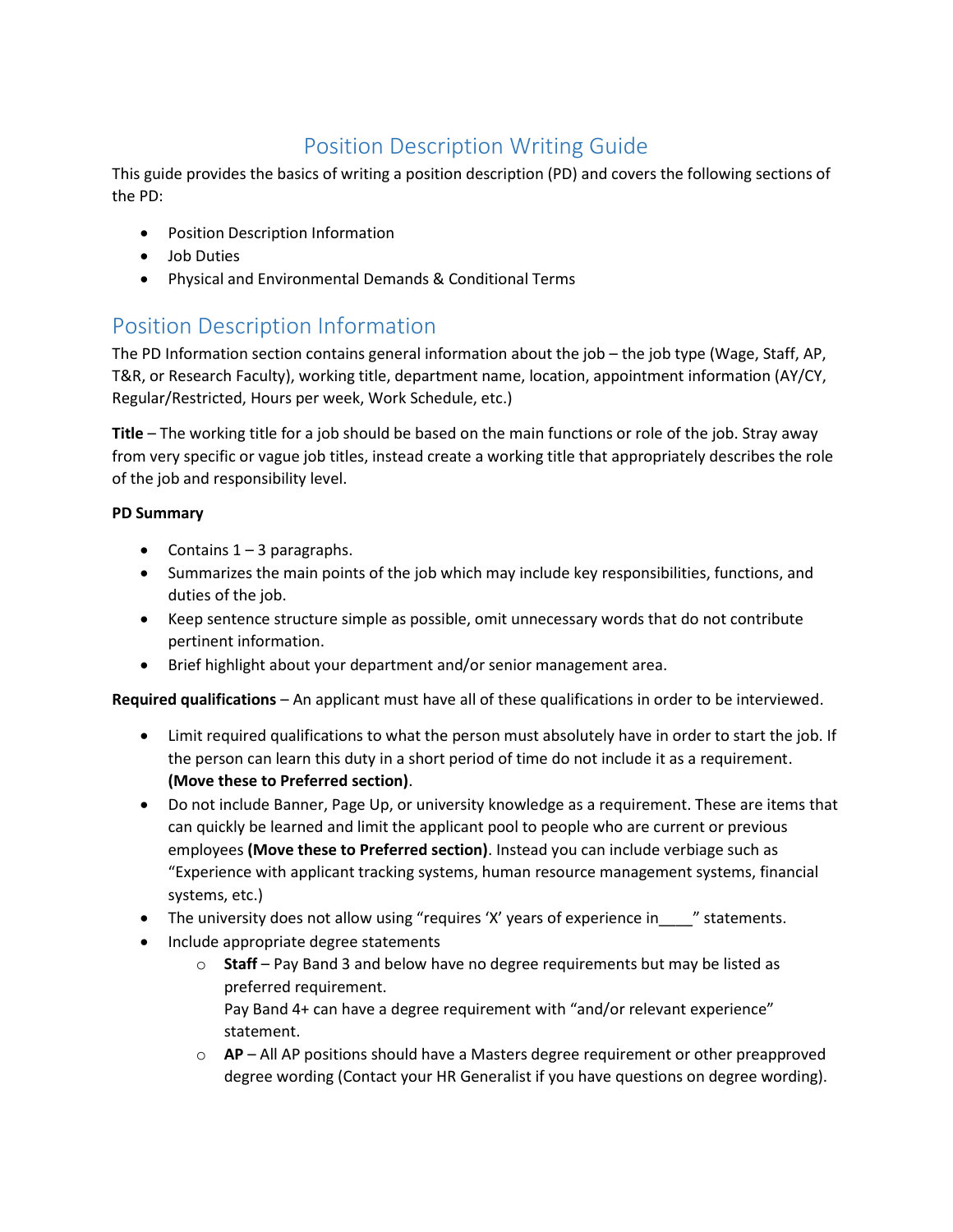**Preferred qualifications** – Describes your ideal candidate (i.e. any certain certifications, experience).

- Limit to three or four preferences.
- Must be hard skills that are screenable from the application materials.

#### Job Duties

**Job Duties –** Well written and organized job duties accurately convey the complexity, scope, and level of responsibility of a job.

- **Span of Control –** The BOV adopted an industry standard of between 3.5 and 4.5 direct reports per supervisor. Ensure the appropriate use in assigning supervisory responsibilities while creating job duties. Does the work of the unit necessitate the use of a supervisory position? Assigning a supervisory title or supervisory duties as a means to retain or recruit a particular employee are prohibited.
- **Wage/Staff/AP –** List the essential (core) job duties of the position and the percentage of time devoted to each over the course of a year. All job duties listed must total to 100%.
	- o Title each section to summarize the function/role.
	- o Limit to what is required to perform the job.
	- o Begin each with an action verb (see page 3 for a list).
	- o **DO NOT** include duties that are no longer performed or those that may be required in the future.
	- o Write job duties in terms of what the position itself requires, **NOT** based upon the capabilities of any individual.
- **T&R Faculty**  We advise job duties to be completed on all positions. This information assists HR with classifications. This information will also assist in the event of any ADA accommodation request or workers' compensation claims. All job duties listed must total to 100%.
- **Research Faculty**  Job duties are required on all research faculty positions. This information assists OVPRI-HR with classifications. This information will also assist in the event of any ADA accommodation request or workers' compensation claims. All job duties listed must total to 100%.

# Physical and Environmental Demands & Conditional Terms

**Physical demands, environmental hazards, and conditional terms** – Identify any additional requirements necessary to perform the job. These may include certain licenses (driving or CDL) or some other requirement based on a policy or law. **Conviction checks are required for all non-student hires (full-time/part-time: wage, staff, AP, T&R faculty, research faculty, emergency hires, sporadic hires, P14s, and volunteers).**

- Check those that apply to the essential functions of the job.
- Conviction/Driving check results **MUST** be back before the person can start working.
- Completing this section will assist in the event of any ADA accommodation request.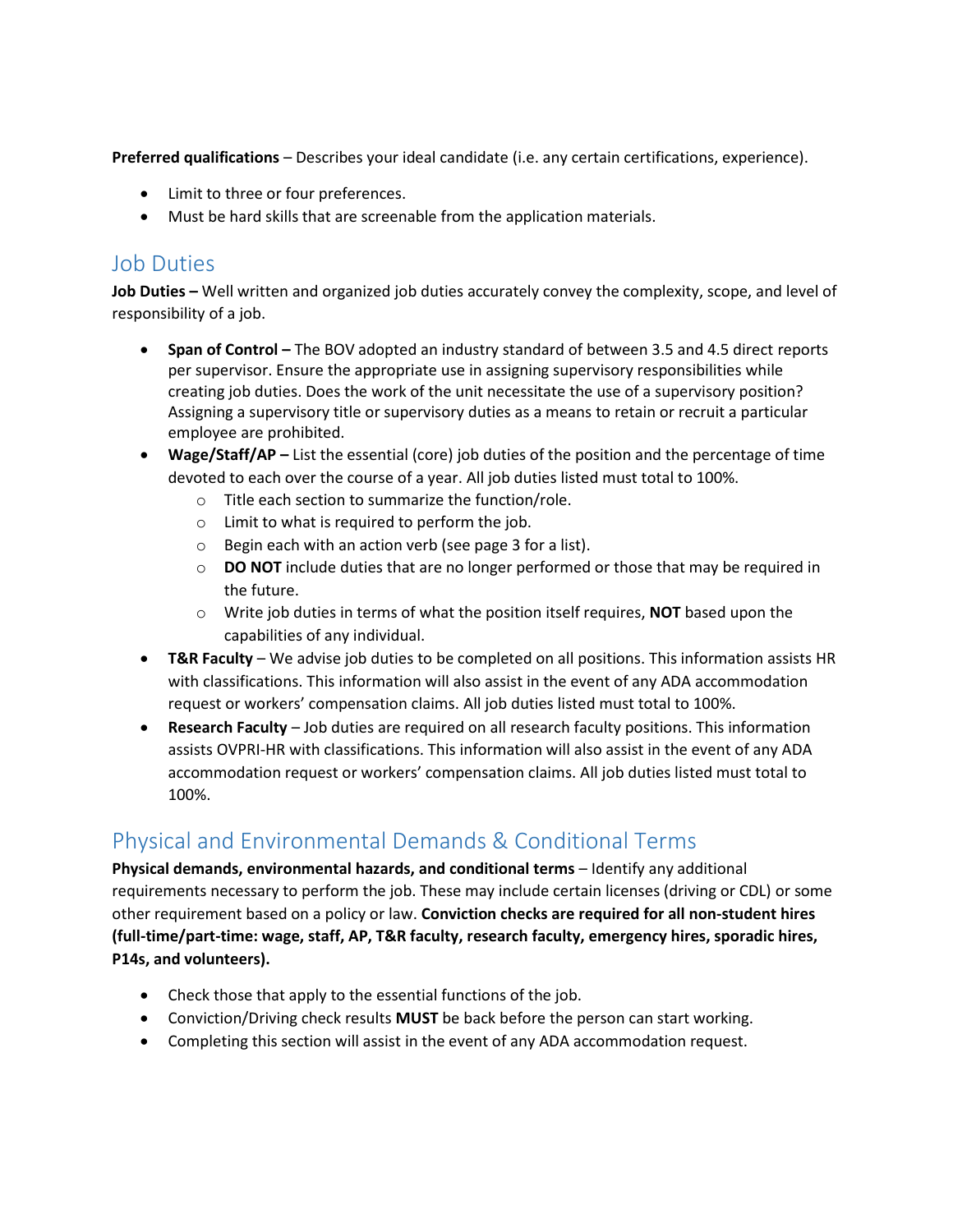## Action Verbs

| Administer    | Manage or direct the execution of affairs          |
|---------------|----------------------------------------------------|
| Adopt         | Take up and practice as one's own                  |
| Advise        | Recommends a course of action; offer an            |
|               | informed opinion based on specialized              |
|               | knowledge                                          |
| Analyze       | Separate into elements and critically examine      |
| Anticipate    | Foresee and deal with in advance                   |
| Appraise      | Give an expert judgement of worth or merit         |
| Approve       | Accept as satisfactory; exercises final authority  |
|               | with regard to commitment of resources             |
| Arrange       | Make preparation for an event; put into proper     |
|               | order                                              |
| Assemble      | Collect/gather together in predetermined order     |
|               | from various sources                               |
| Assign        | Specify or designate tasks or duties to be         |
|               | performed by others                                |
| Assure        | Make certain of; give confidence                   |
| Authorize     | Approve; empower through vested authority          |
| Calculate     | Make a mathematical computation                    |
| Collaborate   | Work jointly with others                           |
| Collect       | To gather                                          |
| Compile       | Put together information, collect from other       |
|               | documents                                          |
| Conduct       | Carry on; direct execution of                      |
| Confer        | Consult with others to compare views               |
| Consolidate   | Bring together                                     |
| Consult       | Seek the advice of others                          |
| Control       | Measure, interpret, and evaluate actions for       |
|               | conformance with plans or desired result           |
| Correspond    | Communicate with                                   |
| Delegate      | Commission another to perform tasks or duties      |
| Design        | Conceive, create, and execute according to plan    |
| Determine     | Resolve; fix conclusively or authoritatively       |
| Develop       | Disclose, discover, perfect, or unfold a plan/idea |
| Devise        | Come up with something new by combining or         |
|               | applying known knowledge or ideas                  |
| <b>Direct</b> | Guide work operations through                      |
|               | policies/procedures                                |
| Draft         | Prepare papers/documents in preliminary form       |
| Endorse       | Support or recommend                               |
| Establish     | Bring into existence                               |
| Estimate      | Forecast future requirements                       |
| Evaluate      | Determine of fix the value of                      |
| Execute       | Put into effect or carry out                       |
| Expedite      | Accelerate the process or progress of              |